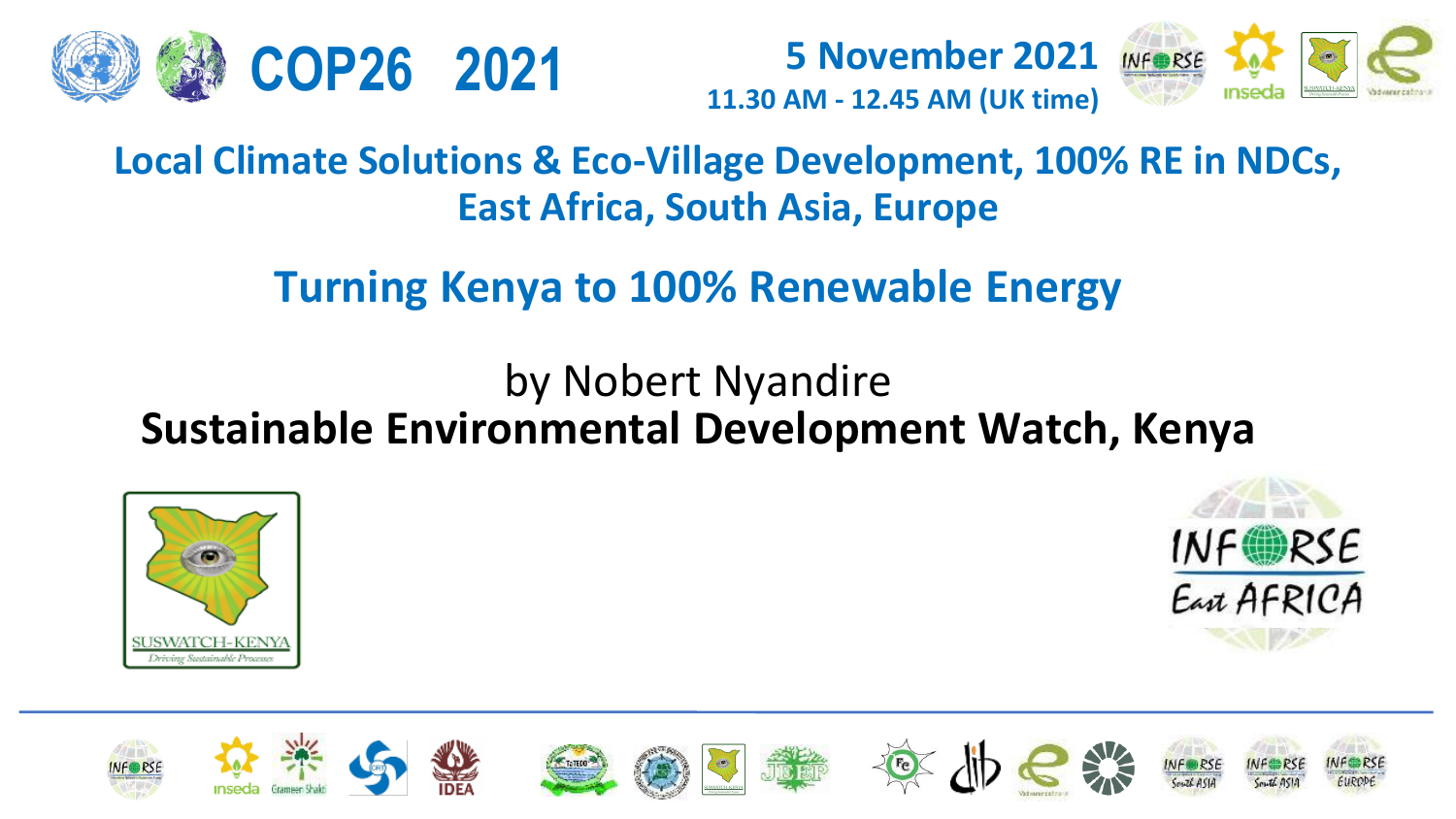# **Kenya's Pathway to 100% Renewables**

#### **Background**

- **Energy is the lifeblood of all societies. But its production** from burning of fossil fuels produces carbon dioxide emissions that are released into the atmosphere on a grand scale.
- **Energy sector accounts for more than 70 percent of total** global greenhouse gas emissions, which are driving climate change worldwide. Reducing Carbon Dioxide emissions from the energy sector has a direct and positive impact on climate protection.



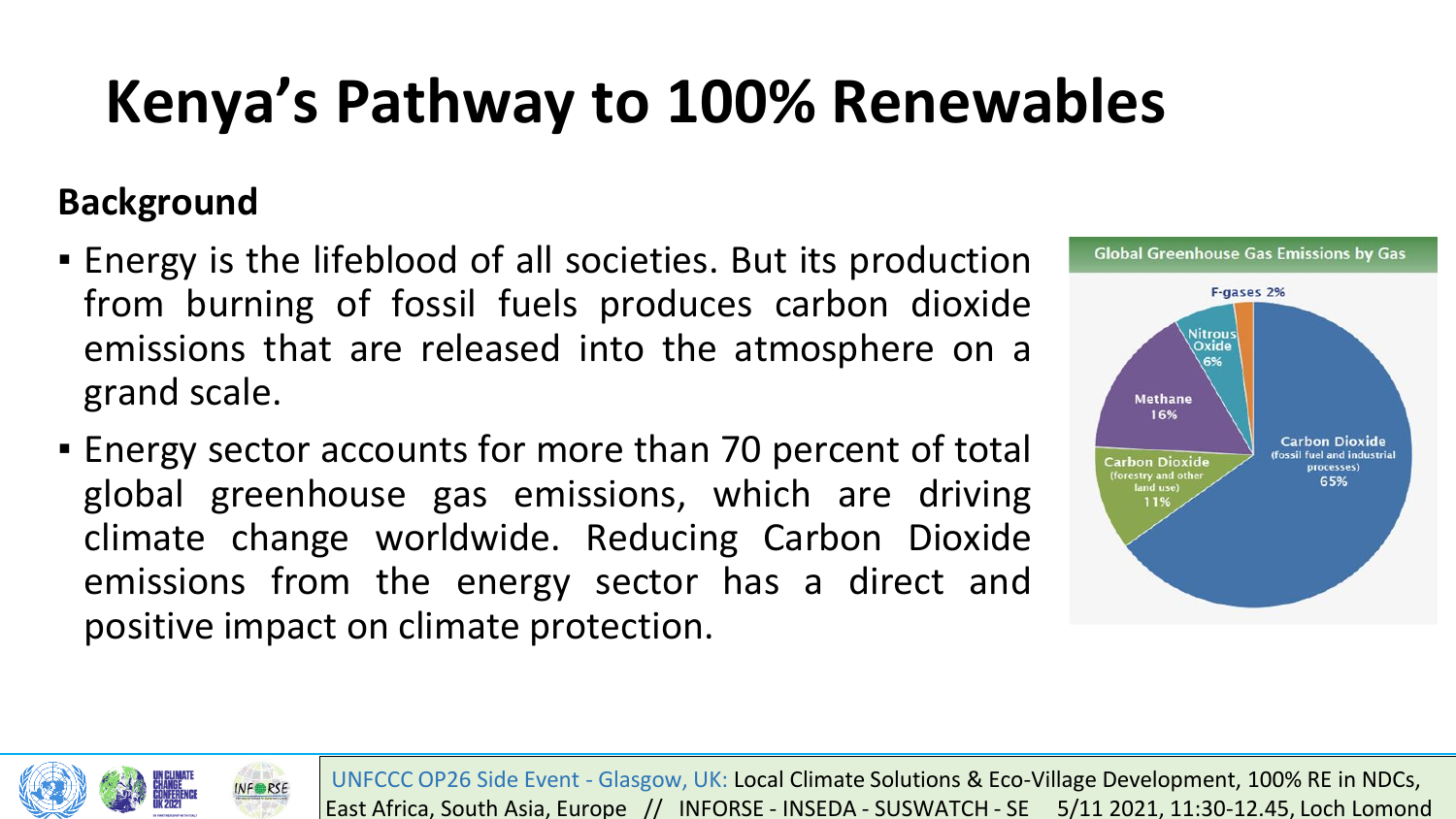### **Cont..**

- Provision of clean and sustainable energy is essential for the realization of Kenya's Vision 2030 and the Big Four agenda and is considered as one of the infrastructure enablers of the socio-economic pillar of the Vision.
- To meet the growing energy needs of its citizens, the Kenyan government actively pursues new technologies to expand and upgrade the networks as well as promote the transition to a renewable based energy system.



#### Solar Cooker **Flexi biogas**



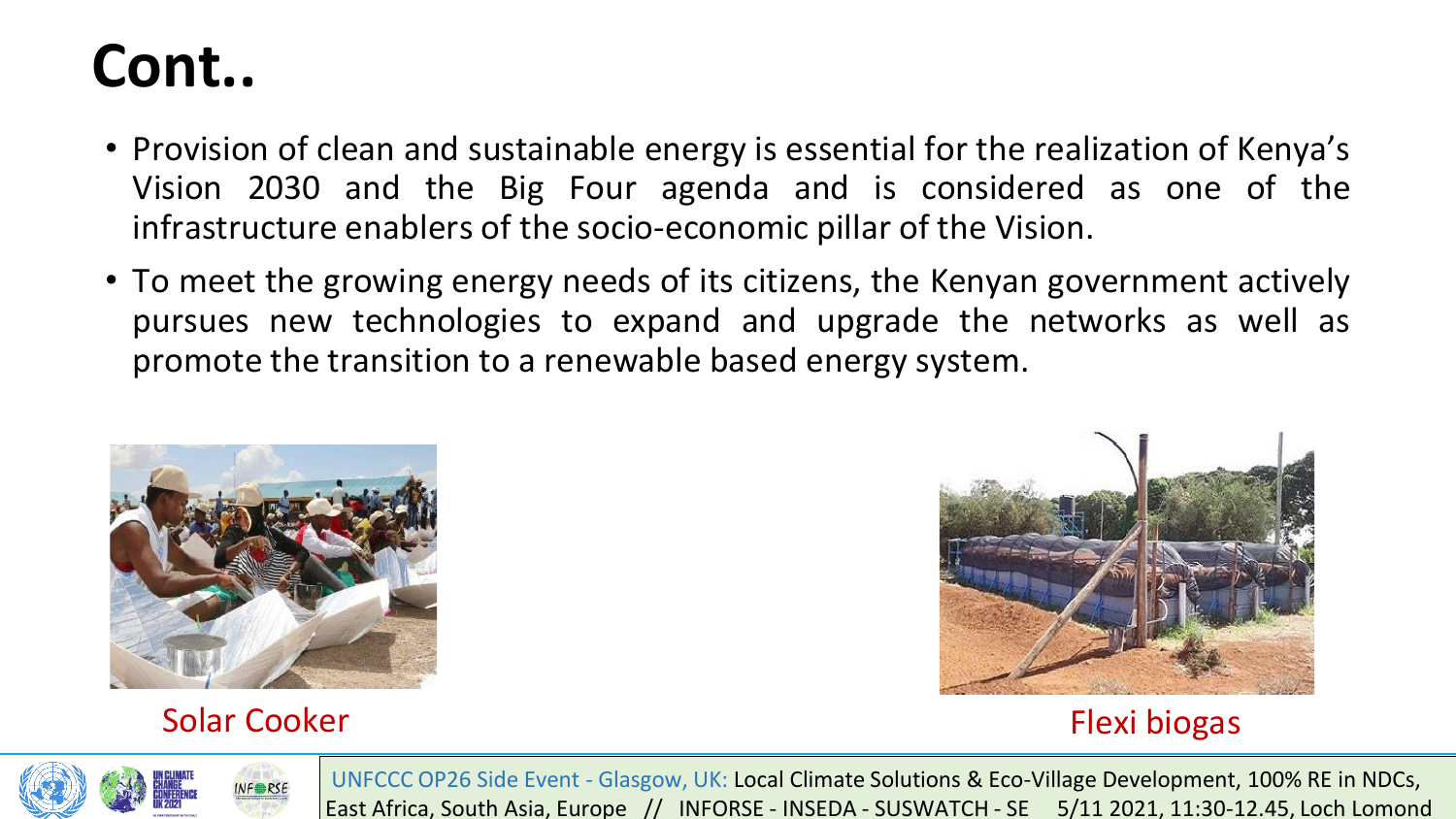# **Milestones**

#### **Cleaner cooking**

❑Kenya has an ambitious target of achieving 100% access to modern cooking services by 2028 including efficient cook stoves for wood and charcoal, household biogas, LPG stoves, and others.

#### **Renewables**

❑Renewable energy currently accounts for 70% of the installed power capacity including large hydro-power. It accounts for more than 70% of the power generation, but production varies from year to year with hydropower production that is low in dry years (Ministry of Energy 2019)

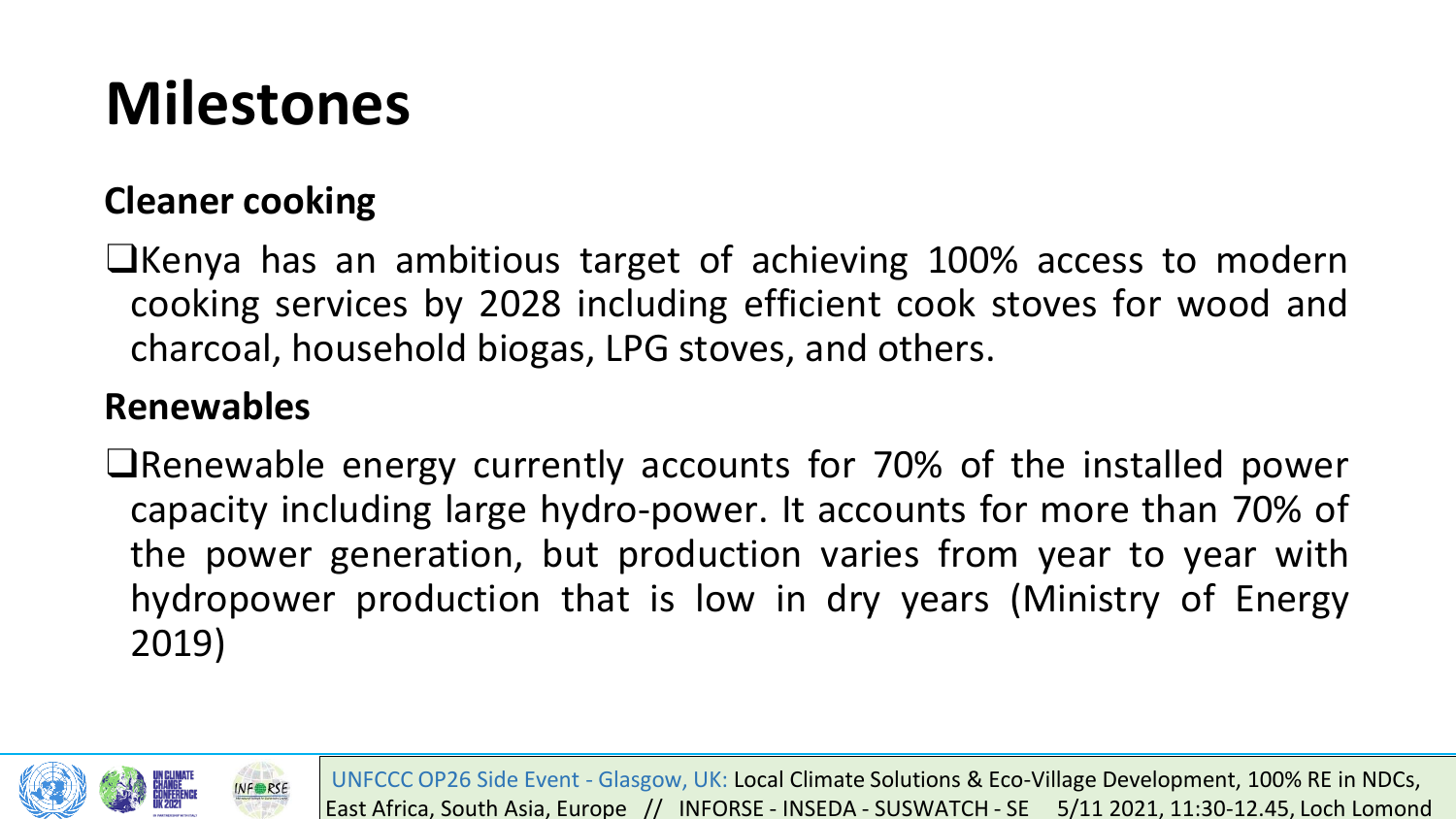## **Recommendations**

- **.** Investing in modern energy solutions with energy efficiency and cleaner, renewable energy should be prioritized this involving gender equality.
- Diversifying the energy mix into different renewables to reduce over-reliance on finite resources.
- More budget allocations to fully finance the exploitation of clean and renewable energy sources that are locally available like geothermal, wind, solar and biogas.
- Managing the cost of energy through optimal combination of energy efficiency and affordable renewable energy should be a priority. Expensive energy solutions as nuclear power should be avoided.

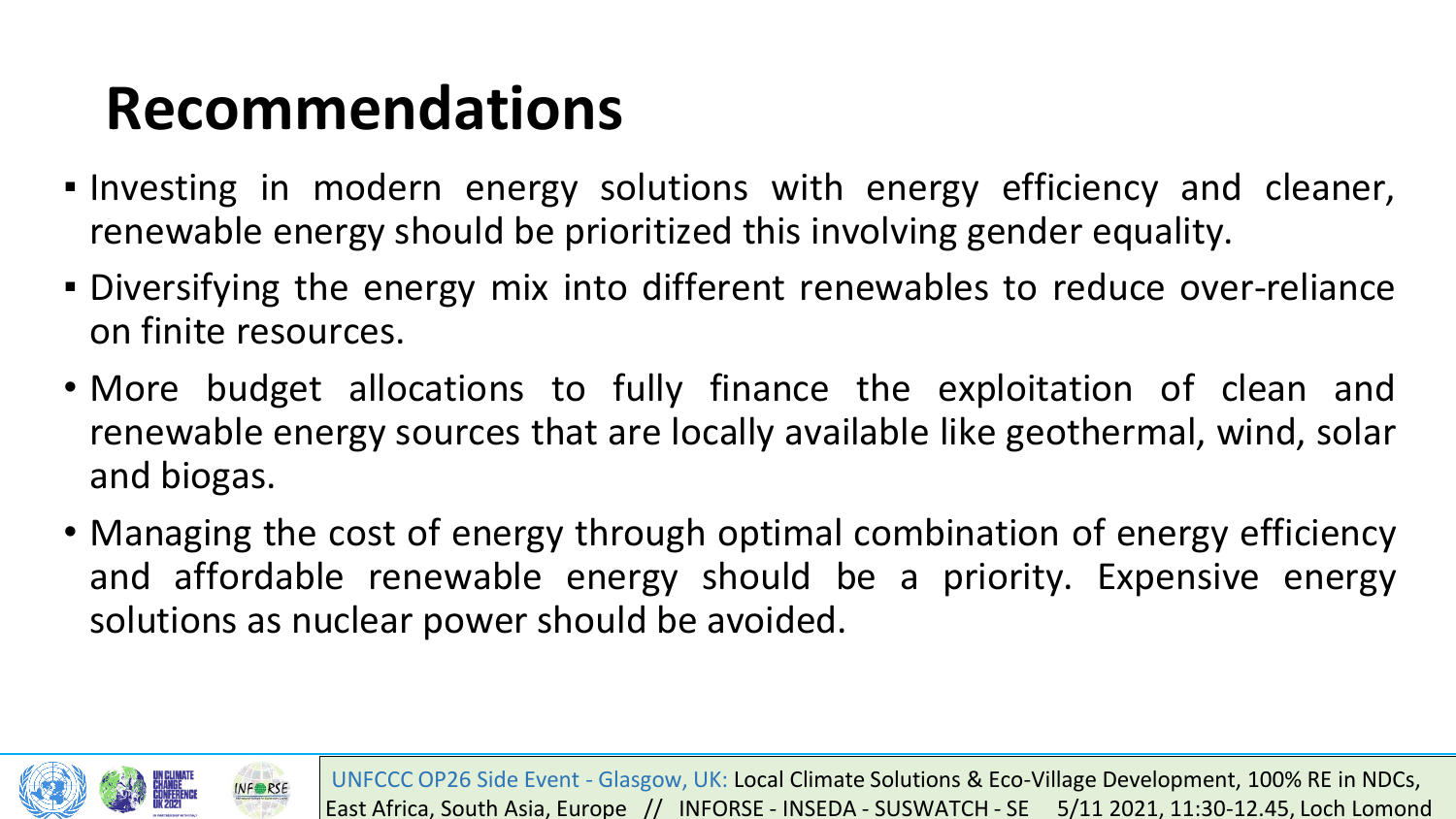### Cont…

- Make biomass use for energy sustainable with a combination of efficient biomass use, efficient charcoal production, increased supply with plantations etc.
- Make transport energy sustainable with use of electric transport, based on renewable electricity for instance; small electric vehicles like scooters, e-bikes, 3-wheel taxis on electricity.
- Raising public awareness of more efficient energy use, including energy efficiency measures, local use of renewable energy, and new technology developments.

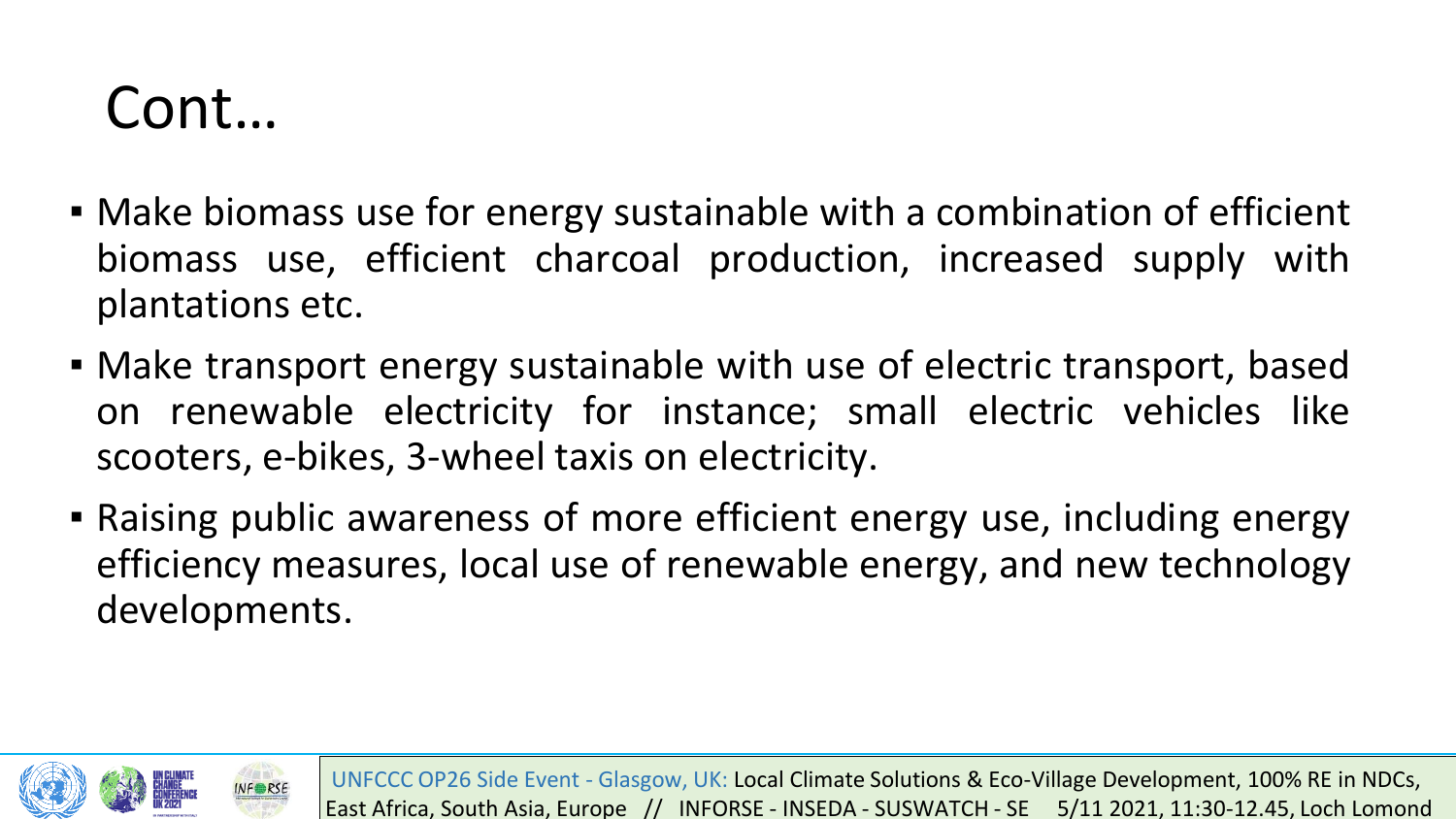### **Cont…..**

- Involving local communities and county governments along the entire energy chain as well as transparent and accountable management of resources for the mutual benefit of all to reduce tensions and enhance ownership of projects.
- Gender mainstreaming in the implementation of energy projects and programs. There is need to implement the gender and energy policy by the ministry of energy.
- Fiscal investment in greening of the economy to reduce the impact of climate change and environmental degradation.